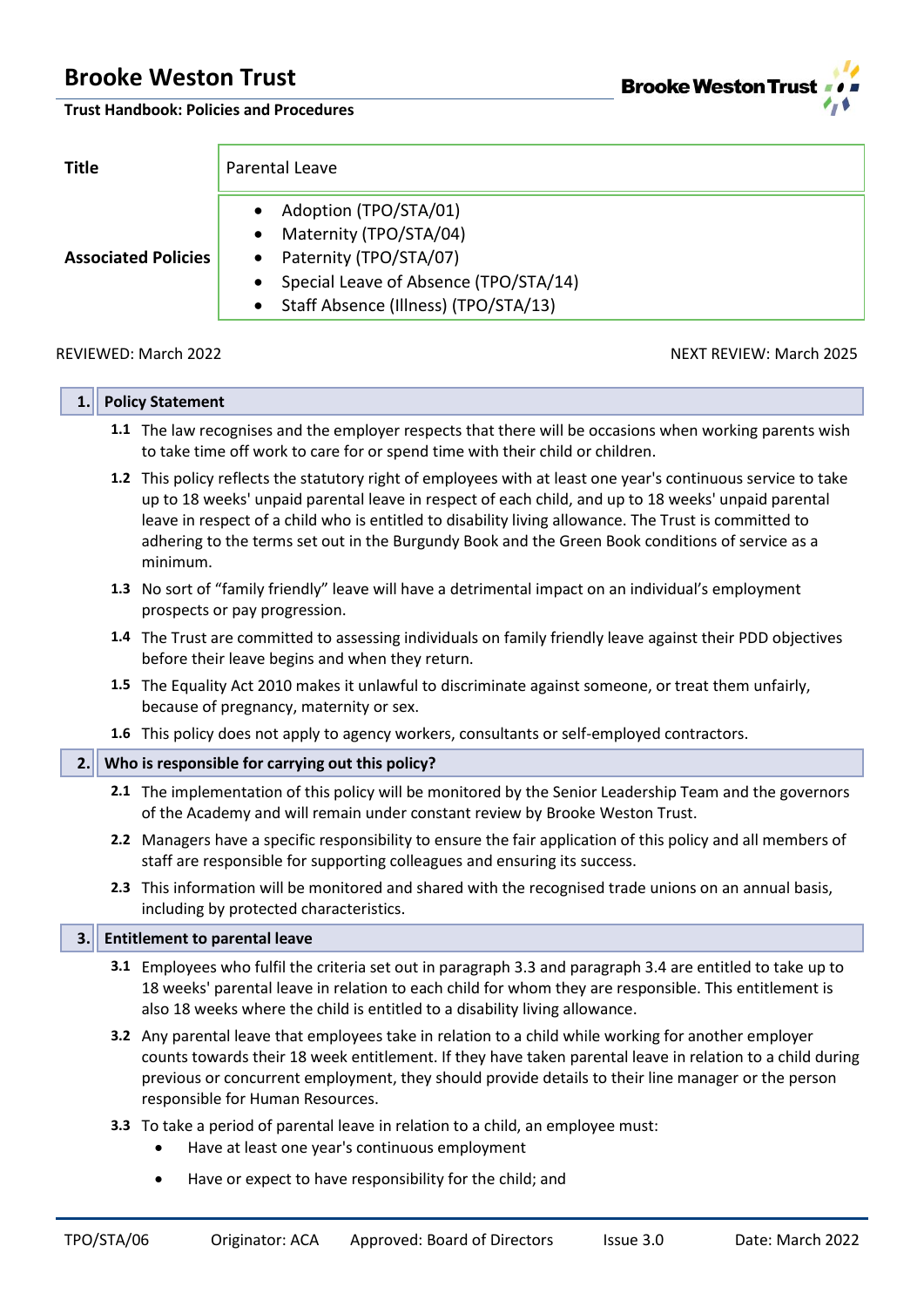

#### **Trust Handbook: Policies and Procedures**

- Be taking the leave to spend time with or otherwise care for the child
- Give a minimum of 21 days' notice, (unless this is not reasonably practicable), specifying when the leave is to begin and end. Expectant parents who wish to take leave immediately after the birth or placement of a child for adoption must specify the expected week of childbirth or placement as appropriate.
- **3.4** An employee has responsibility for a child for the purposes of paragraph 3.1 if they:
	- Are the child's biological mother or father (whether or not they are living with the child)
	- Are the child's adoptive parent; or
	- Otherwise have legal parental responsibility for the child. For example, if they are the child's guardian

#### **4. Timing of parental leave**

- **4.1** An employee can only take parental leave before the child's 18th birthday.
- **4.2** Unless the leave is to be taken in respect of a child entitled to a disability living allowance or Personal Independent Payment (PIP), they:
	- Can only take parental leave in blocks of a week's leave or a multiple of a week's leave; and
	- Are only entitled to take four weeks' parental leave each year in relation to each child. A year for this purpose begins on the date when they became entitled to take parental leave in relation to the child in question.

For each child who qualifies for a disability living allowance, the annual cap of 4 weeks is removed.

#### **5. Notification requirements**

- **5.1** An employee must give their line manager notice of their intention to take parental leave in writing. The notice requirements are as follows:
	- If they wish to take parental leave commencing immediately on the birth of a child, they must give notice of this intention at least 21 days before the start of the expected week of childbirth (**EWC**). The notice must specify the EWC and the duration of the period of leave required.
	- If they wish to take parental leave commencing immediately on the adoption of a child, they should give notice of this intention at least 21 days before the start of the expected week of placement. If this is not possible, they must give as much notice as they can. The notice must specify the expected week of placement and the duration of the period of leave required.
	- In all other circumstances, they must give notice of their intention to take parental leave at least 21 days before they intend the leave to start. The notice must specify the dates on which the period of leave is to begin and end.
- **5.2** If an employee wishes to take a period of parental leave immediately after a period of ordinary maternity support leave, it would be helpful if they could give their line manager notice of that intention at least 21 days before the start of the EWC (or EWP, if applicable). If this is not possible, they should give as much notice as they can. If they do not give notice at least seven days before their period of maternity support leave starts, the school might not allow them to take the period of parental leave requested. However, the employer shall consider each case on its merits.

#### **6. Evidential requirements**

- **6.1** Before an employee takes a period of parental leave under this policy, they must provide the school with evidence of:
	- Their responsibility or expected responsibility for the child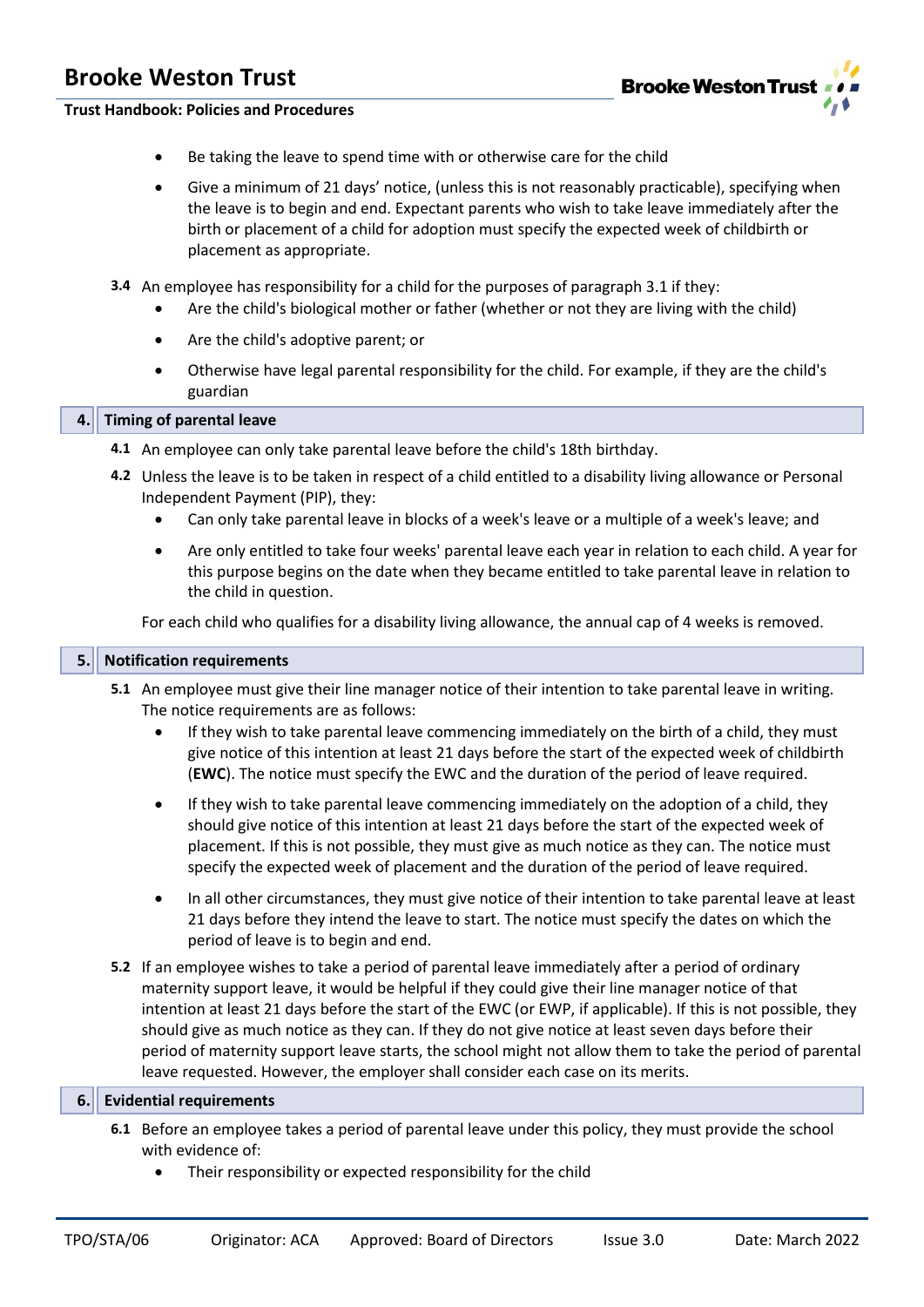

#### **Trust Handbook: Policies and Procedures**

- The child's date of birth or date of adoption placement
- **6.2** For details of what evidence is required in their particular circumstances, or if an employee has difficulties obtaining the evidence, please contact the line manager or the person responsible for Human Resources.

#### **7. Our right to postpone parental leave**

- **7.1** Where an employee gives notice in accordance with paragraph 5 of their intention to take parental leave on the birth or adoption of a child, the employer shall not postpone that leave.
- **7.2** The Trust shall not postpone parental leave if, in the case of an adopted or disabled child, the postponement would result in the leave being taken after the child's 18th birthday.
- **7.3** However, in exceptional circumstances the Trust might postpone a proposed period of parental leave for up to six months where the leave as planned would unduly disrupt our business. The employer might do so, for example, where:
	- The employee wishes to take parental leave during a peak period that will have a significant impact on service delivery
	- A number of employees wish to take parental leave at the same time
	- Their work is of importance to a time-critical project; or
	- Cover for their work cannot be found before the date on which their parental leave is due to start

But every reasonable effort will be made to avoid a postponement.

- **7.4** If the Trust decide to postpone their parental leave, the employer shall:
	- Consult with the employee about the date to which the leave might be postponed; and
	- No more than seven days after they gave notice of their intention to take the leave, give them written notice stating the reason for the postponement and the new beginning and end dates of the leave which the Trust will allow them to take
- **7.5** The employee will not lose their parental leave entitlement if, because of the Trusts postponement of such leave, the leave remains untaken on their child's 18th birthday (or on the 18th anniversary of the child's adoption placement, if applicable).
- **7.6** The employer cannot prevent the employee from taking Parental Leave

#### **8. Terms and Conditions during parental leave**

- **8.1** Parental leave under this policy is unpaid. An employee's contractual provisions relating to pay and benefits are suspended during parental leave.
- **8.2** However, during parental leave an employee is entitled to benefit from any contractual terms they have in relation to being given notice, redundancy compensation and disciplinary and grievance procedures.
- **8.3** During parental leave they will remain bound by any contractual terms.

#### **9. Pensions**

- **9.1** If the employee is a member of a defined benefit (final salary) pension scheme, a period of parental leave under this policy will count towards their pensionable service.
- **9.2** If they are a member of a defined contribution (money purchase) pension scheme, the employer shall not make contributions during a period of unpaid parental leave. To ascertain their pension rights during parental leave it is advised that an employee contacts their pension scheme directly for more advice.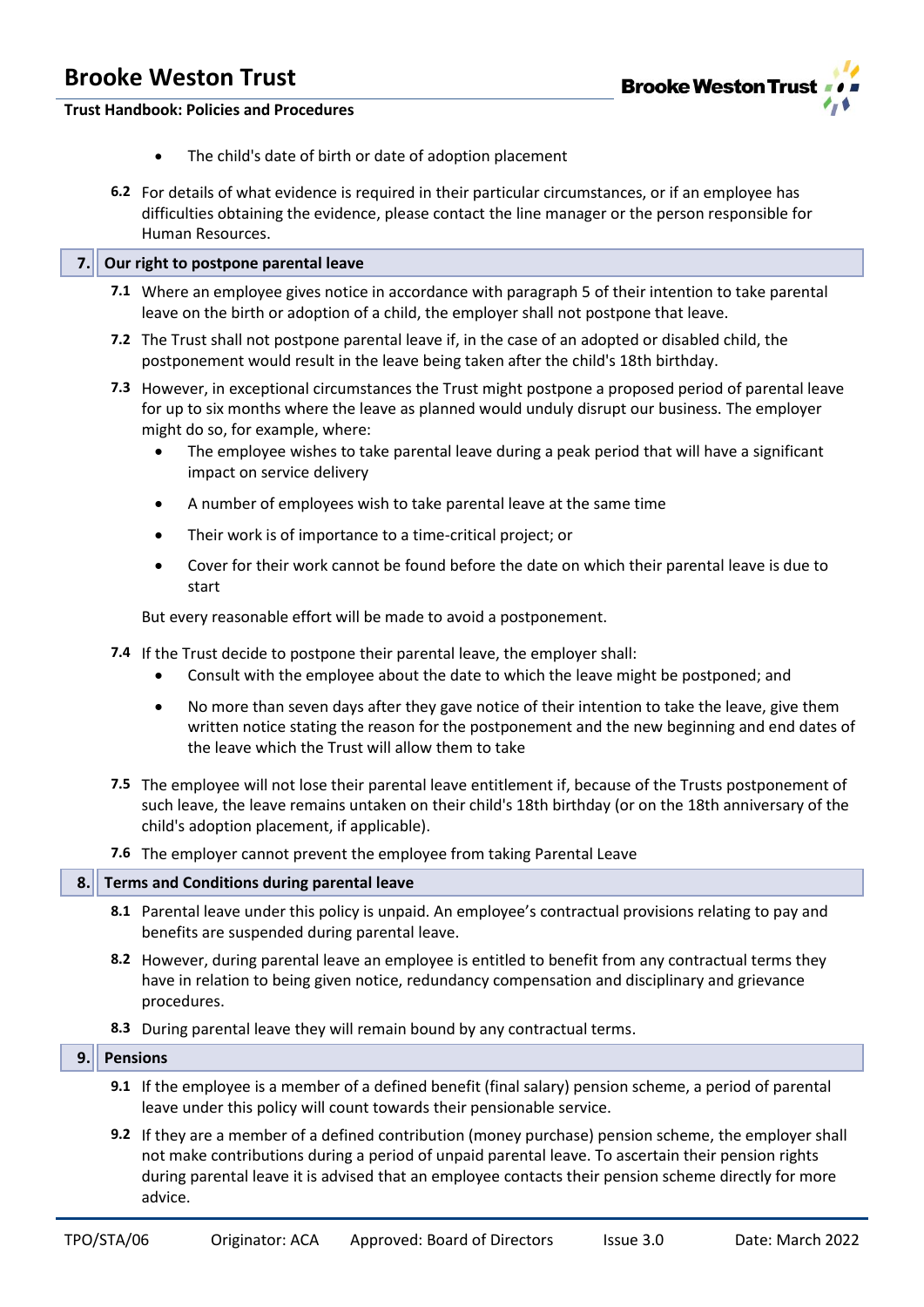

#### **Trust Handbook: Policies and Procedures**

#### **10. Returning to work**

- **10.1** An employee is entitled to return to work following parental leave to the same position they held before commencing leave. Their terms of employment will be the same as they would have been had they not been absent.
- **10.2** Four weeks is the maximum amount of time taken per child per year. Discretion by the Principal may be given for periods longer than this.
- **10.3** The employer will deal with any requests by employees to change their working pattern in accordance with the Flexible Working Policy. The employer will try to accommodate their wishes unless there is a justifiable reason for refusal, bearing in mind the needs of the business. It is helpful if flexible working requests are made as early as possible.

#### **11. Death of a Child**

**11.1** In the sad event of the death of a child, there is a further entitlement to Parental Bereavement Leave, and information on this can be found in the Special Leave of Absence Policy.

**12.1** Where an employee takes a period of parental leave under this policy for purposes other than spending time with or otherwise caring for their child, this may be dealt with as a disciplinary issue.

#### **13. Policy Review**

**13.1** This policy will be monitored as part of the Academy's annual internal review and reviewed on a three year cycle or as required by legislative changes.

### **Parental Leave Application and Consent Form**

**Please note that you should complete a separate form for each child.**

**Part A: Personal Details (to be completed by the employee)**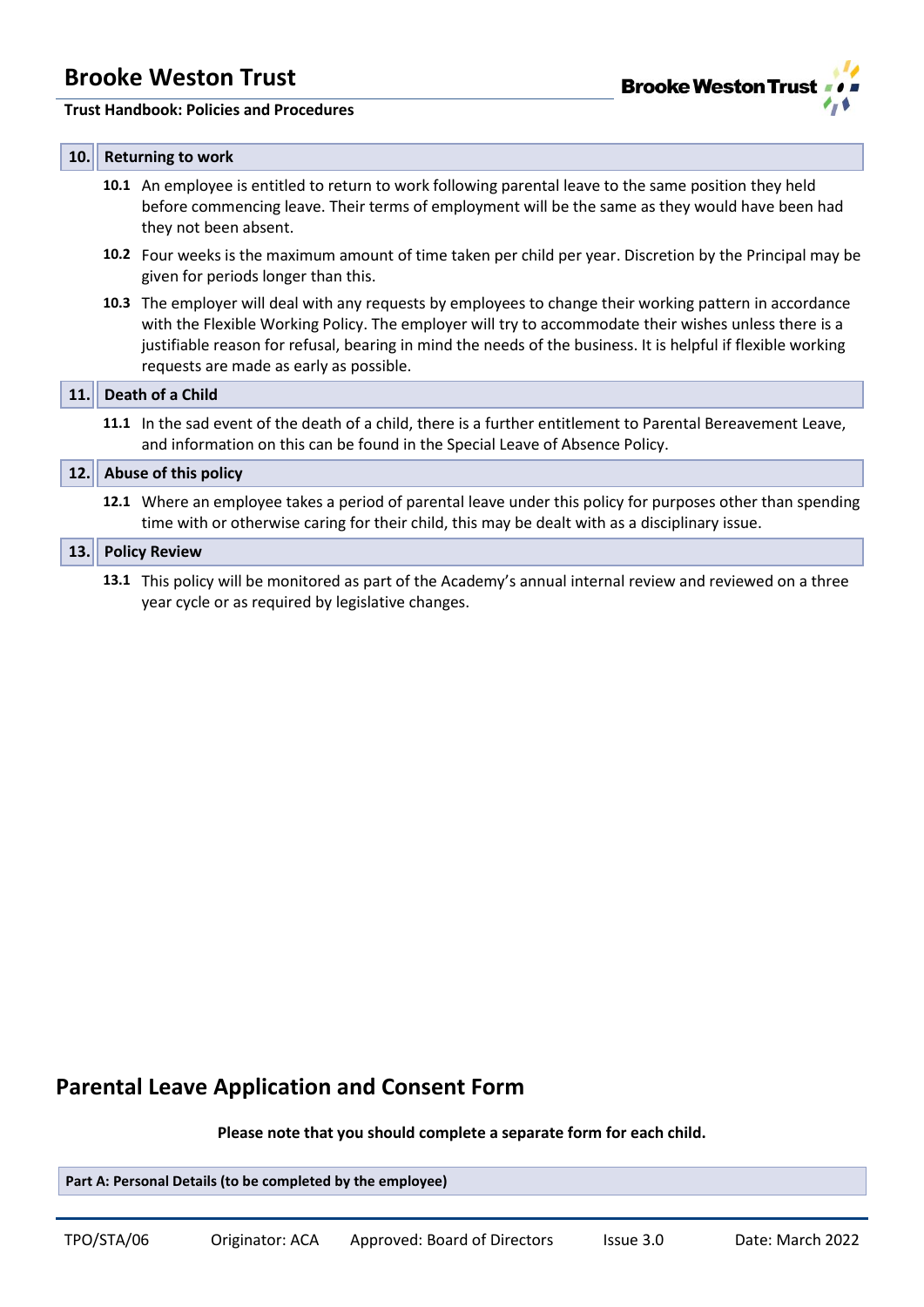

#### **Trust Handbook: Policies and Procedures**

| Employee name:                                                                                                                                                                                                                                                                                                                                                  |                                                                                                                   |              |                            |  |  |
|-----------------------------------------------------------------------------------------------------------------------------------------------------------------------------------------------------------------------------------------------------------------------------------------------------------------------------------------------------------------|-------------------------------------------------------------------------------------------------------------------|--------------|----------------------------|--|--|
| Address for correspondence:                                                                                                                                                                                                                                                                                                                                     |                                                                                                                   |              |                            |  |  |
| Payroll reference:                                                                                                                                                                                                                                                                                                                                              | <b>National Insurance No</b>                                                                                      |              |                            |  |  |
| Name of school/academy<br>employer:                                                                                                                                                                                                                                                                                                                             |                                                                                                                   |              |                            |  |  |
| Post title/s:                                                                                                                                                                                                                                                                                                                                                   |                                                                                                                   |              |                            |  |  |
| <b>Section B: Details of previous employment</b>                                                                                                                                                                                                                                                                                                                |                                                                                                                   |              |                            |  |  |
| Previous employer's name<br>and address:                                                                                                                                                                                                                                                                                                                        |                                                                                                                   |              |                            |  |  |
| Start date with previous<br>employer:                                                                                                                                                                                                                                                                                                                           |                                                                                                                   |              |                            |  |  |
| Date employment ceased:                                                                                                                                                                                                                                                                                                                                         |                                                                                                                   |              |                            |  |  |
| If you have taken parental leave with more than one previous employer, please provide their details on a separate sheet and<br>attach. Thank you<br>I can confirm that I have taken _____ weeks or where the child has a disability _____ day's parental leave with previous<br>employers in respect of this child.<br><b>Section C: Details of eligibility</b> |                                                                                                                   |              |                            |  |  |
| I confirm that I am an employee; and                                                                                                                                                                                                                                                                                                                            |                                                                                                                   |              |                            |  |  |
| I have at least 1 year's continuous employment; and<br>Have, or expect to have, responsibility for a child                                                                                                                                                                                                                                                      |                                                                                                                   |              |                            |  |  |
|                                                                                                                                                                                                                                                                                                                                                                 |                                                                                                                   |              |                            |  |  |
| 1.                                                                                                                                                                                                                                                                                                                                                              | Details of Child leave is being requested for                                                                     |              |                            |  |  |
| Name of Child                                                                                                                                                                                                                                                                                                                                                   |                                                                                                                   | DOB of Child |                            |  |  |
| 2.                                                                                                                                                                                                                                                                                                                                                              | If you are not named on the birth certificate please confirm which of the categories set out below you fall into: |              |                            |  |  |
| Category                                                                                                                                                                                                                                                                                                                                                        |                                                                                                                   |              | Please tick as appropriate |  |  |
| A father who was married to the mother at the time of birth                                                                                                                                                                                                                                                                                                     |                                                                                                                   |              | $\Box$                     |  |  |
|                                                                                                                                                                                                                                                                                                                                                                 | A parent who has acquired parental responsibility under the Children Act 1989                                     |              |                            |  |  |
| certificate (Adoption and Children Act 2002)                                                                                                                                                                                                                                                                                                                    | A father who has not acquired parental responsibility but whose name appears on the birth                         |              | $\Box$                     |  |  |
| A guardian appointed under section 5 of the Children Act                                                                                                                                                                                                                                                                                                        |                                                                                                                   |              |                            |  |  |
| An adoptive parent                                                                                                                                                                                                                                                                                                                                              |                                                                                                                   |              | $\Box$                     |  |  |
| 3.                                                                                                                                                                                                                                                                                                                                                              | I attach copies of the following (please tick as appropriate):                                                    |              |                            |  |  |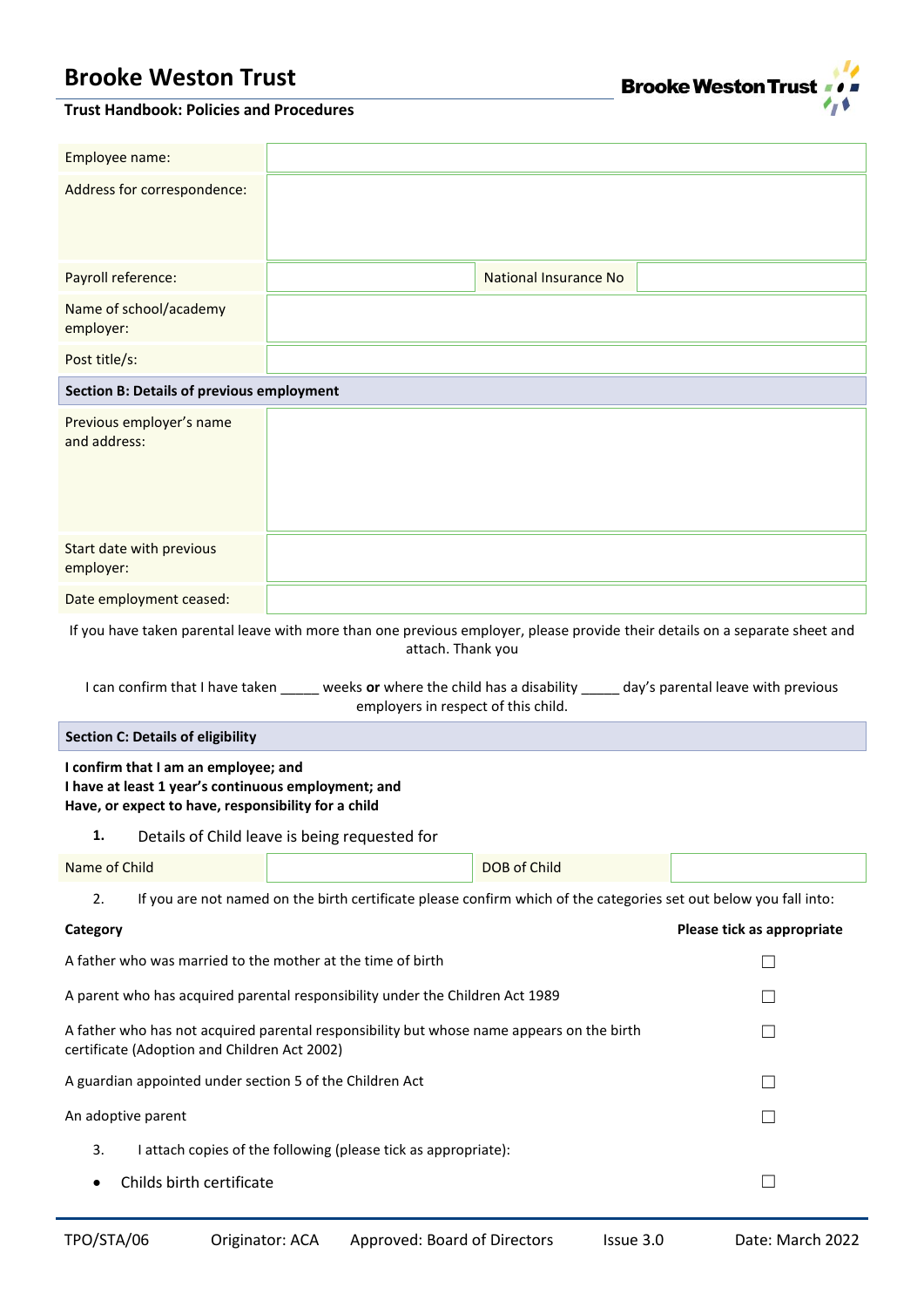

**Trust Handbook: Policies and Procedures**

| <b>Adoption papers</b>                                                                                                       |  |
|------------------------------------------------------------------------------------------------------------------------------|--|
| Guardianship papers                                                                                                          |  |
| Court order                                                                                                                  |  |
| Disability living allowance award (Benefits Agency Letter/Bank Statement)<br>٠                                               |  |
| Child benefit allowance aware (Benefits Agency Letter/Bank Statement) as<br>$\bullet$<br>evidence that child resides with me |  |
|                                                                                                                              |  |

### **Section D: Declaration**

My parental leave year starts on date:

#### (Please see **'The entitlement and how it can be taken'**)

I can confirm that all of the details I have provided are accurate. I understand that any false information that I give on this form may result in disciplinary proceedings being taken against me.

| <b>Print Name</b>                                              |                                           |                                                                     |     |                |        |                              |  |  |
|----------------------------------------------------------------|-------------------------------------------|---------------------------------------------------------------------|-----|----------------|--------|------------------------------|--|--|
| Signed                                                         |                                           |                                                                     |     | Date           |        |                              |  |  |
| Please return this form to the Principal                       |                                           |                                                                     |     |                |        |                              |  |  |
| Section E: Confirmation of eligibility by Principal            |                                           |                                                                     |     |                |        |                              |  |  |
| 1                                                              | Details in Section A verified as correct: |                                                                     | Yes |                | No     |                              |  |  |
| 2                                                              | papers seen and verified                  | Child's birth certificate and other appropriate                     | Yes |                | No     |                              |  |  |
| <b>Signed (Principal)</b>                                      |                                           |                                                                     |     | Date           |        |                              |  |  |
| This form should be retained on the employee's personnel file. |                                           |                                                                     |     |                |        |                              |  |  |
| Section F: Leave request and authorisation record              |                                           |                                                                     |     |                |        |                              |  |  |
| Date of leave requested:<br>from/to                            |                                           | <b>Number of weeks</b><br>(days/hours if child has a<br>disability) |     | Date requested |        | <b>Approved by Principal</b> |  |  |
|                                                                |                                           |                                                                     |     |                | Signed |                              |  |  |
|                                                                |                                           |                                                                     |     |                | Signed |                              |  |  |
|                                                                |                                           |                                                                     |     |                | Signed |                              |  |  |
|                                                                |                                           |                                                                     |     |                | Signed |                              |  |  |